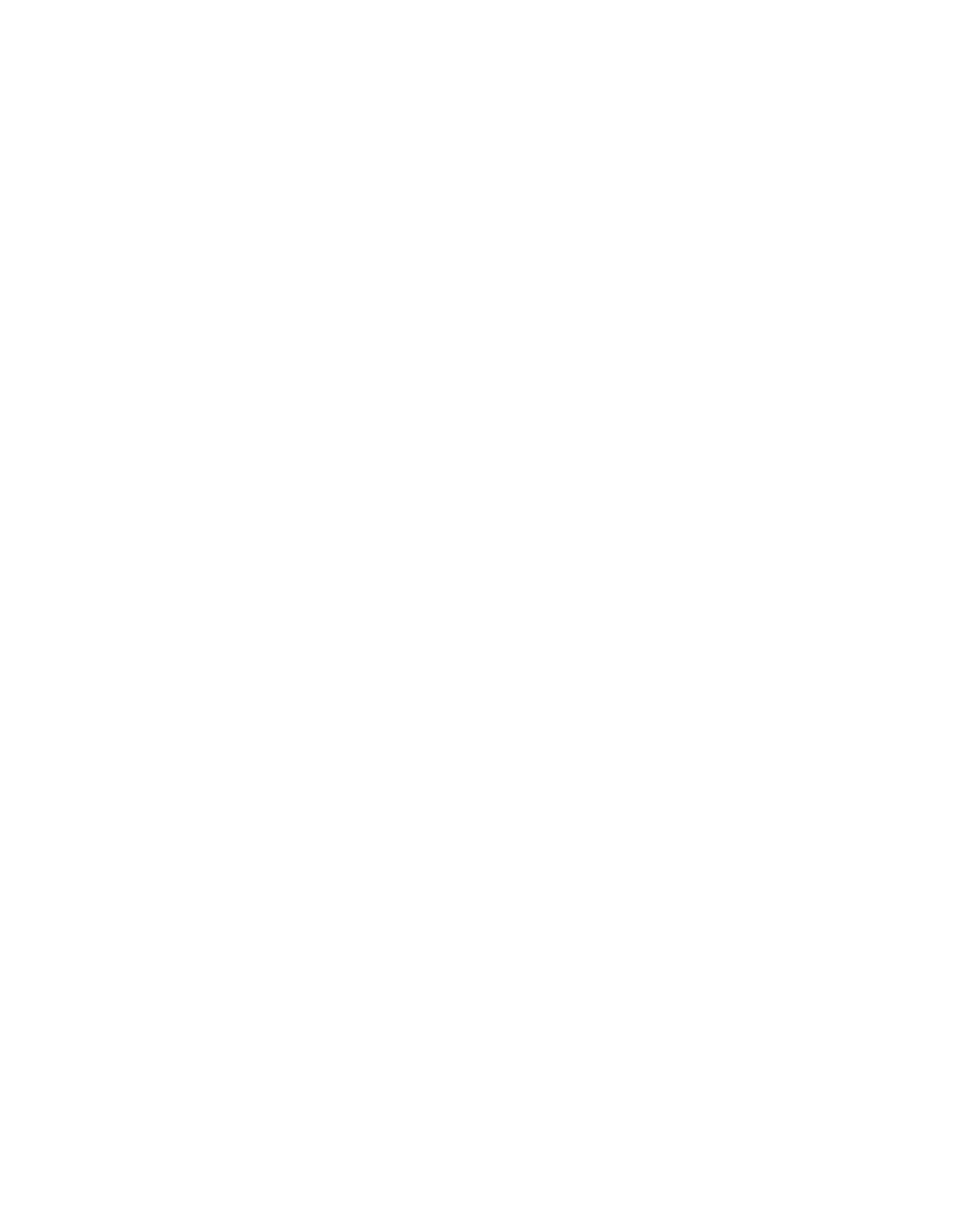written statement on behalf of Green Acton, urging the Town not to expand new gas lines in Acton and suggesting that the Building and Planning Departments recommend alternative energy sources for Site Plan proposals. Debra Simes, 109 Concord Road - also spoke and submitted a written statement expressing concern that expanding local gas lines indirectly would encourage fracking, and perpetuate long-term dependence on natural gas and other fossil fuels. Debra Hessen, 100 Hayward Road - road was dug up 2 years ago and it took a year to be repaved again; asked about expected duration of disruption. Dennis Regan stated construction would not begin until the Spring. Crews can install 80- 120 ft of gas line per day so installation would take about 4 weeks to complete including resurfacing. Board members discussed the issue of alternative energy sources, and the problem of gas leaks. Suggestions included modifying the charge for the Green Advisory Board to include alternative energy, and following up with the Town's state legislators about the status of pending legislation to address the gas-!eaks problem.

Ms. Osman moved to approve gas main installation on Hayward Road which according to Engineering Department cannot begin until March 15, 2015, and to explore issues pertaining to alternative energy sources and gas leaks, Mr. Berry second. All Ayes (4-0) Prepared statements of Jim Snyder-Grant and Debra Simes are included and a part of the meeting record.

7:20 PM National Grid Gas Main Installation, Alexandra Road - Dennis Regan, Permit Representative for National Grid. Mr. Berry asked how National Grid was addressing gas leaks. Mr. Regan described how National Grid is running gas surveys and replacing large lines with PVC piping.

Jim Yarin, 248 Central - asked about the uneven road surface.

Pi Tao, 103 Hayward Road - asked who paid for the work and how often the gas lines were checked. Mr. Regan stated the private residents pay to have the gas main to be installed and the Town does not pay for any of the work.

Subrat Pani, 6 Alexandra Way - development is 15 years old and did not have natural gas - all houses have oil. Worked together to get gas installed and has waited to get this project going, and looking for assistance from the BOS to get the installation started.

Mr. Berry moved to grant the permit for Alexandra Way on the condition they meet the requirements of the Engineering Department to not begin work before March 15, 2016 or on a date approved by the DPW Director or whichever is later. Ms. Adachi seconded. Al! Ayes (4-0)

7:30 PM Order to Show Cause, Alleged Over Service, Overtime Bar: Kris Wallis representing Overtime Bar. Ms. Adachi moved to continue to December 21, 2015, 8:15 PM, Ms. Osman seconded. All Ayes (4- 0)

### Selectmen's Business

Transportation Benchmarks Discussion Doug Halley presented slides about the transportation system and proposed transportation metrics. Currently 5 different transportation options in town: Council on Aging van, Roadrunner, Dial-A-Ride, Rail Shutt!e, and Cross-Acton Transit, the new fixed-route service

Board of Selectmen November 16, 2015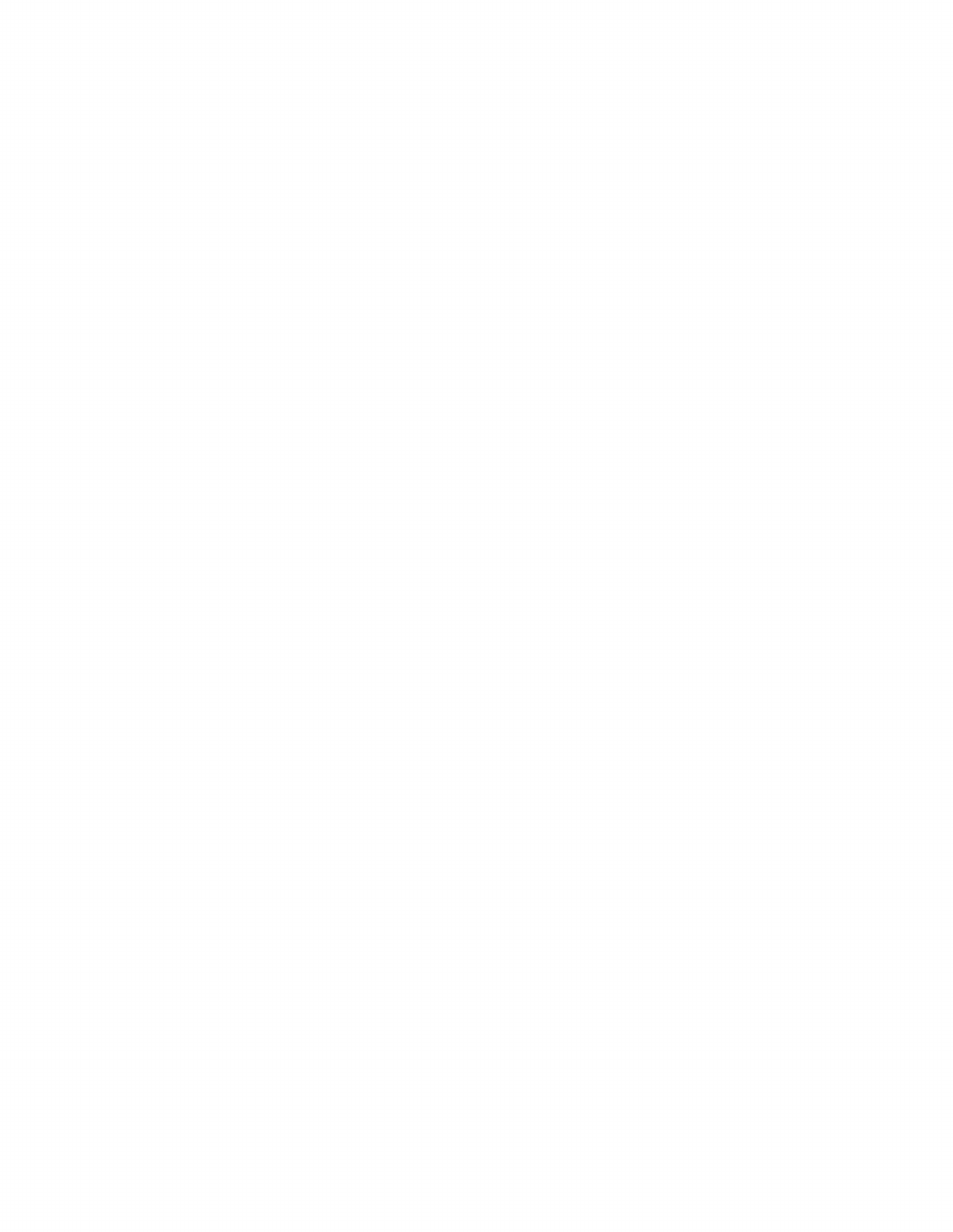running 10 hours, Monday through Friday. The focus has been on serving groups of people who need service, though conflicting individual needs can make the formation of groups challenging. The fixedroute stops had to be modified in the past week to keep transit time within 1 hour. Graphs show growing confidence in the system, with fewer problems with overbooking and therefore fewer cancellations. 46% of funding from general municipal fund. Centralization has improved dispatch; calls have increased so further investment in dispatch might be necessary at some point. Program trips have increased, especial!y involving Roadrunner, for example, for grocery-shopping on Wednesday for Chinese residents. Parking spaces for the rail shuttle are limited so there will be a need to expand shuttle-user parking spaces. Current overall transportation budget is \$509,000. Mr. Halley said the Board needed to consider 'unduplicated census,' with the aim being to increase the numbers from 151 to 180. Acton's service compares favorably with other towns, but need to continue improving.

Ms. Adachi noted that the quality of the service was important, but the Town a!so needed to keep an eye on the cost to the Town; asked if the lOOK LRTA contribution would continue (yes); asked about increasing and/or varying fees, and not simply aiming to increase rides, to account for time of day, length of trip, number of passengers, etc.; asked if shuttle service could be maximized without creating more parking spaces, for example, via fixed stops in town other than commuter parking areas (possible opportunity to lease additional space in connection with services to West Acton Village Works employees); asked whether arrival of Uber might be helpful (no, due to need for accessible vehicles and concern about lack of regulation/standards to assure passenger safety). Mr. Berry noted comments of Mr. Yarin of TAC, and potential process issues; Mr. Halley affirmed that he does consult with TAC but needed to act quickly in modifying the fixed route. Ms. Osman said transportation needed to go where the big numbers were; people's awareness of the services would grow as they saw the services at the train station, at the high school, etc.; she would like to serve commuters without cars. Ms. Green noted that the increased visibility was why people knew about the service. Ms. Osman would like the Board to request: effective communication with the Council on Aging; and streamlining of the various service names, which can be challenging to keep straight.

Debra Simes, Concord Road, suggested that any further expansion of the fixed-route include Nagog Woods and the Colonial Liquors parking lot. Jim Yarin, Central Street, said he would talk with Mr. Halley; recommended that once a route was fixed, it remain so unless it was intended to be temporary; transportation very important as are regular updates to the Board; perhaps consider 2 crisscrossing fixed routes that serve the 3 locations with senior populations; get seniors to travel together, perhaps on a fixed route involving the COA van; fact that fixed-route does not cover lower Great Road is a disservice, and is why public input is important in establishing a fixed route.

Minuteman Regional: Discussion of Boxborough Proposed Amendment: Ms. Adachi reported on the discussion among member-community representatives at this morning's breakfast meeting at the school about the new-building project. The current plan is for the Superintendent's financing proposal to go the School Committee and then to District members, which may schedule special town meetings no

Board of Se!ectmen November 16, 2015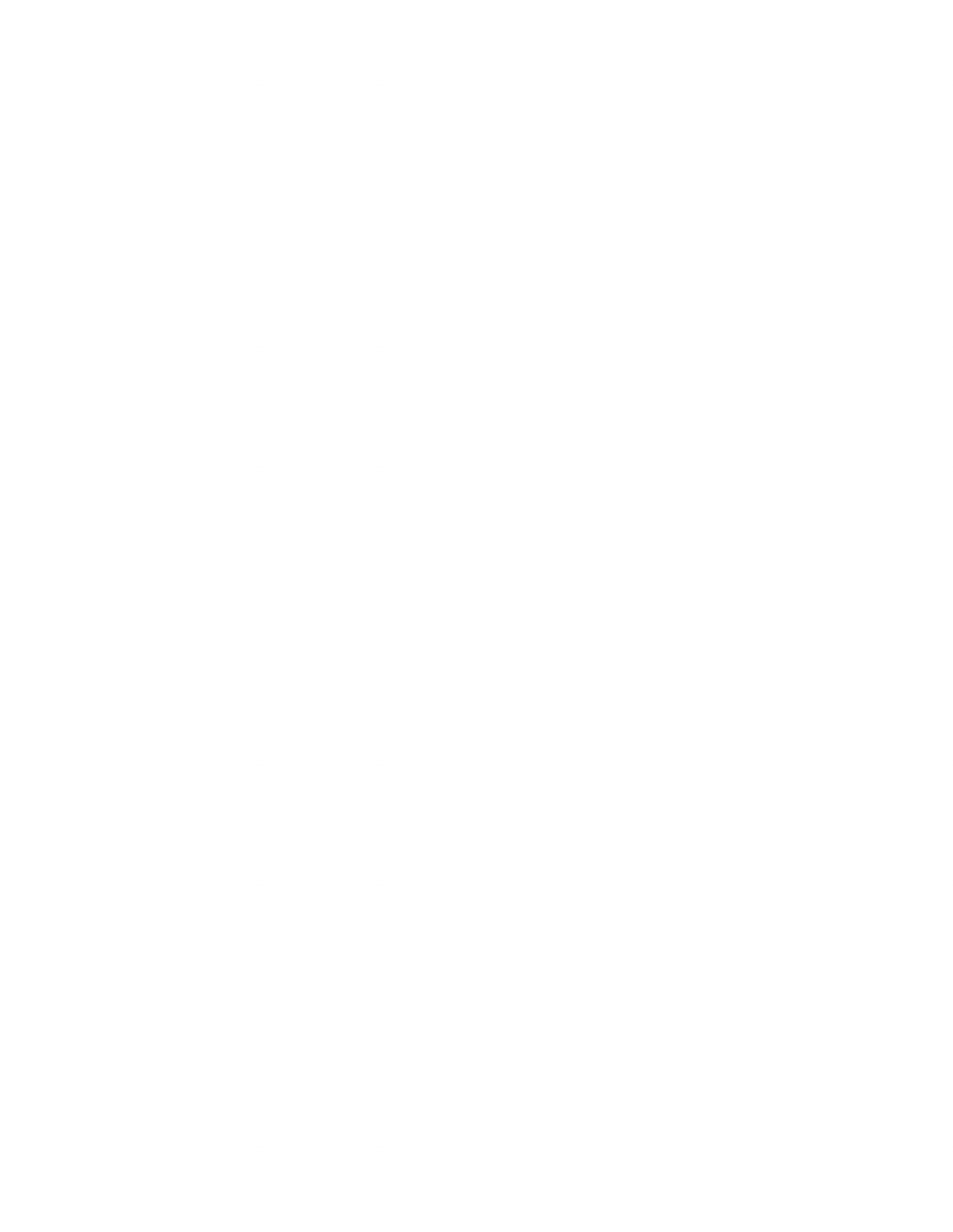later than February; if any member dissents, the financing proposal will go to District-wide ballot on or before 4/2. Member-representatives at the breakfast meeting had differing opinions about the prospect of a District-wide ballot vote that would supersede a dissenting STM vote; and about the need to address differences among members in an amended regional agreement as part of the effort to move the financing proposal forward. Representatives of 6 member-towns, presumably those that had not approved the 2014 amended agreement, met recently to discuss the various issues. Mr. Berry expressed concern about the District-wide vote and thought that scheduling a STM to vote on the financing was important. Ms. Green noted that a ballot-vote still would provide for voter participation; the Boxborough proposal to amend the regional agreement was interesting but the building project needed to move forward, separate from any proposed amendment. Ms. Adachi noted there would be lots of public outreach before any member-community vote.

Special Tax Assessment Agreement, Associated Environmental Services: Board members discussed the draft agreement.

- Section 1(4) provision for an annual payment of 10K toward Cross-Acton Transit: Concerns about this provision, recommendation that the provision be more flexible, with reduced years, a more genera! transportation service reference, etc.

- Section 1(5) right of first refusal of leased space at \$10 per square foot for a term of 5 years: Mr. Ledoux said it could be an option for Recreation or Engineering, still located at the Nagog space.

Ms. Adachi requested clarification of the employment numbers constituting a materia! default in Section 1(13). Ms. Osman asked about AES's obligation to hire individuals with disabilities; Mr. Ledoux said that AES was a federal contractor so would be obligated to consider the disabled or lose its contractor status.

Jim Snyder-Grant, Half Moon Hill, recommended taking the proposed school bus-parking possibility off the table, given the location of the parking are in Groundwater Zone 2.

Ms. Adachi moved pursuant to Article 6 of November 10, 2015 Special Town Meeting to approve Special Tax Assessment Agreement between Town and AES substantially in form presented to Board tonight, with final changes that Town Manager may approve in consultation with Town Counsel, Ms. Osman seconded. All Ayes (4-0).

Selectmen's Reports: The Selectmen Reports were included in the Selectmen packet and there were no questions.

## Consent Agenda

Ms. Green held Item 7, 2016 Permits, Licenses, recommending approval contingent on licensees' being paid up. Mr. Berry moved to approve Consent Item 7 with that condition, Ms. Adachi seconded. All Ayes (4-0). Ms. Adachi moved to approve Consent items 8-15, Mr. Berry seconded. All Ayes (4-0).

Ms. Adachi moved to adjourn, Ms. Osman seconded. All Ayes (4-0). Meeting adjourned at 10:00.

Board of Selectmen November 16, 2015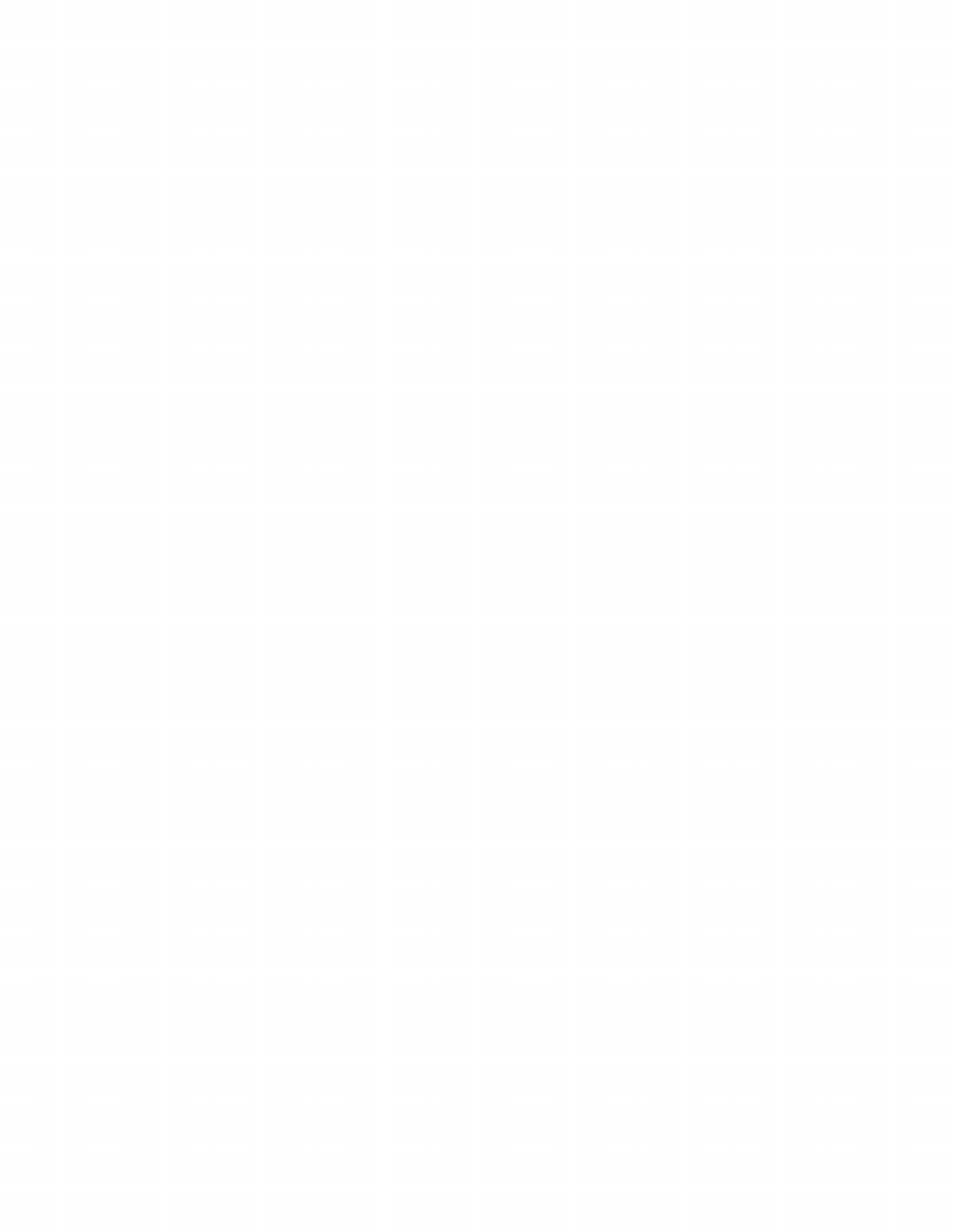Respectfully Submitted,

Janet K. Adachi, Clerk 

 $\sim$ 

Board of Selectmen November 16, 2015